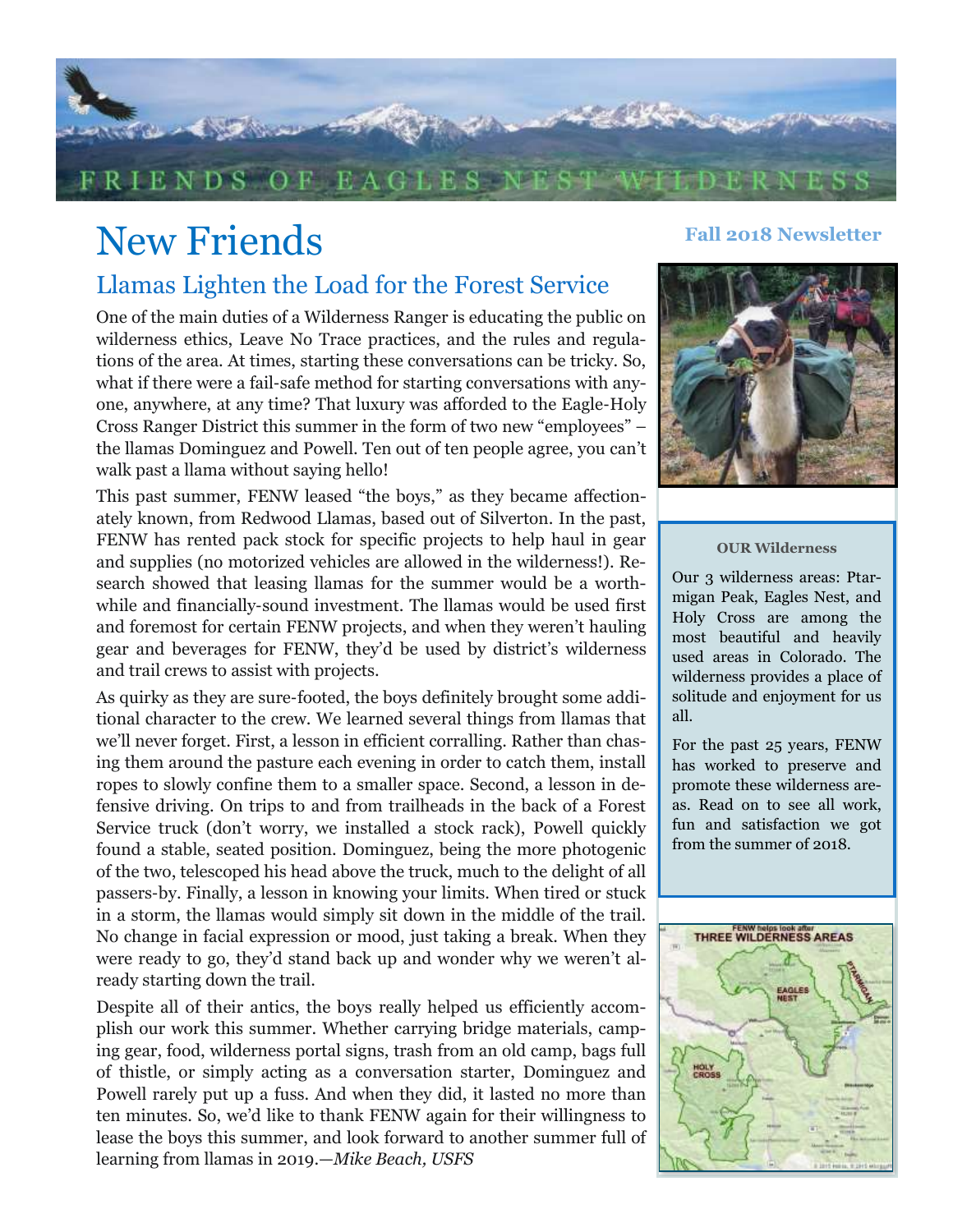

#### **Legislative Action**

*Support* the *Continental Divide Recreation, Wilderness, and Camp Hale Legacy Act*, which will add 40,000 acres of wilderness and nearly 60,000 additional acres of other forms of permanent protection to portions of the White River National Forest in Summit and Eagle counties. Congressman-elect Joe Neguse is supporting the bill, and Senator Bennet supports it as well.

Senator **Gardner** has not yet signed on . Contact him at 303-391-5777 .

#### **Look for our new name ...**

As FENW approaches its 25th year, we realize we've outgrown our name. Friends of "Eagles Nest" has grown to cover three wilderness areas - and if the legislation above gets passed, we may support as many as 5 areas.

So a dedicated committee of members searched through a couple dozen names—trying to find one that could represent our work on both sides of Vail pass. Look for an eaglet e-mail with the candidate names .

We want to hear your opinion!

## Volunteer Wilderness Rangers Wilderness Etiquette, Safety and Enjoyment

The Volunteer Wilderness Ranger program is one of FENW's oldest and most successful FENW Programs. We have 87 rangers who have an impressive track record in the wilderness. They play an important role educating other hikers on how to treat the wilderness with kindness. If you love wilderness, hiking and people — join the Volunteer Wilderness Rangers.

## **Ranger Story:** Le Garçon Perdu

Cyndi Koop, who was one of the first Volunteer Wilderness Rangers and later ran the program for several years, has a whole library of stories about her experiences as a ranger. One of her favorites happened in 2015 when she began a hike at the top of Ryan Gulch Road. She planned to loop around Buffalo Mountain, by taking the Gore Trail around the north side of the mountain, then on up to Eccles Pass. Just as she crossed the pass and began down the Meadow Creek Trail, all plans suddenly changed.

As she was looking for a 'Girl Tree' she was startled by a young boy! A French Boy, who only spoke a few words of English. He was lost, without water, a storm was brewing over the mountains, and he was only dressed in light jeans and sneakers. Somehow Cyndi figured out he had separated from a group of French school students hiking to Lily Pad Lake. The poor boy had hiked several steep miles in the wrong direction.

Cyndi called the Forest Service to report the lost teen, and began hiking down with him. As it turned out, his group had finished their Lily Pad Lake hike, packed up and gone shopping at the Factory Stores before anyone missed the boy. As Cyndi hiked down, the boy's hysterical chaperone was on the phone with 911 – and it took a while before anyone got the word that he was nearly down.

Needless to say, Cyndi was a hero for that French group. As a volunteer, if you don't end up a hero, you're sure to come away with some great stories!

## A busy USFS Dillon Ranger District Wilderness Crew

This summer, a wilderness crew of two USFS Service Rangers and three Student Conservation Association Interns worked in the Ptarmigan Peak and Eagles Nest Wildernesses from May till October. We did seven extended backcountry hitches and several day hikes clearing almost all the wilderness trails of fallen trees. Along the way, we led or participated in work days with FENW, the Great Old Broads group, the Dispersed Recreation Crew, work crews from Breckenridge and Summit County.

Our energetic crew did corridor work, pulled invasive weeds, installed signs, naturalized fire rings, moved lumber to the Mesa Cortina work site, built buck and rail fencing, closed dispersed camp sites too close to water, and installed Backpacker Registration boxes. Throughout the season we educated visitors about *Leave No Trace*, safety, and wilderness regulations. We answered questions about the forest, fire conditions and restrictions, and inspected outfitter camps for permit and regulation compliance.

It takes a lot of dedicated work to preserve the wilderness. The USFS's Dillon Wilderness Crew's stats are impressive: hiked 344 miles of trail, contacted 1477 visitors, installed 25 signs, cleaned 38 drainage structures, cleared 781 trees, naturalized 118 illegal fire rings, maintained 4 trail counters, and managed 13 backpacker registration boxes. - *Kareyln Kressler, USFS*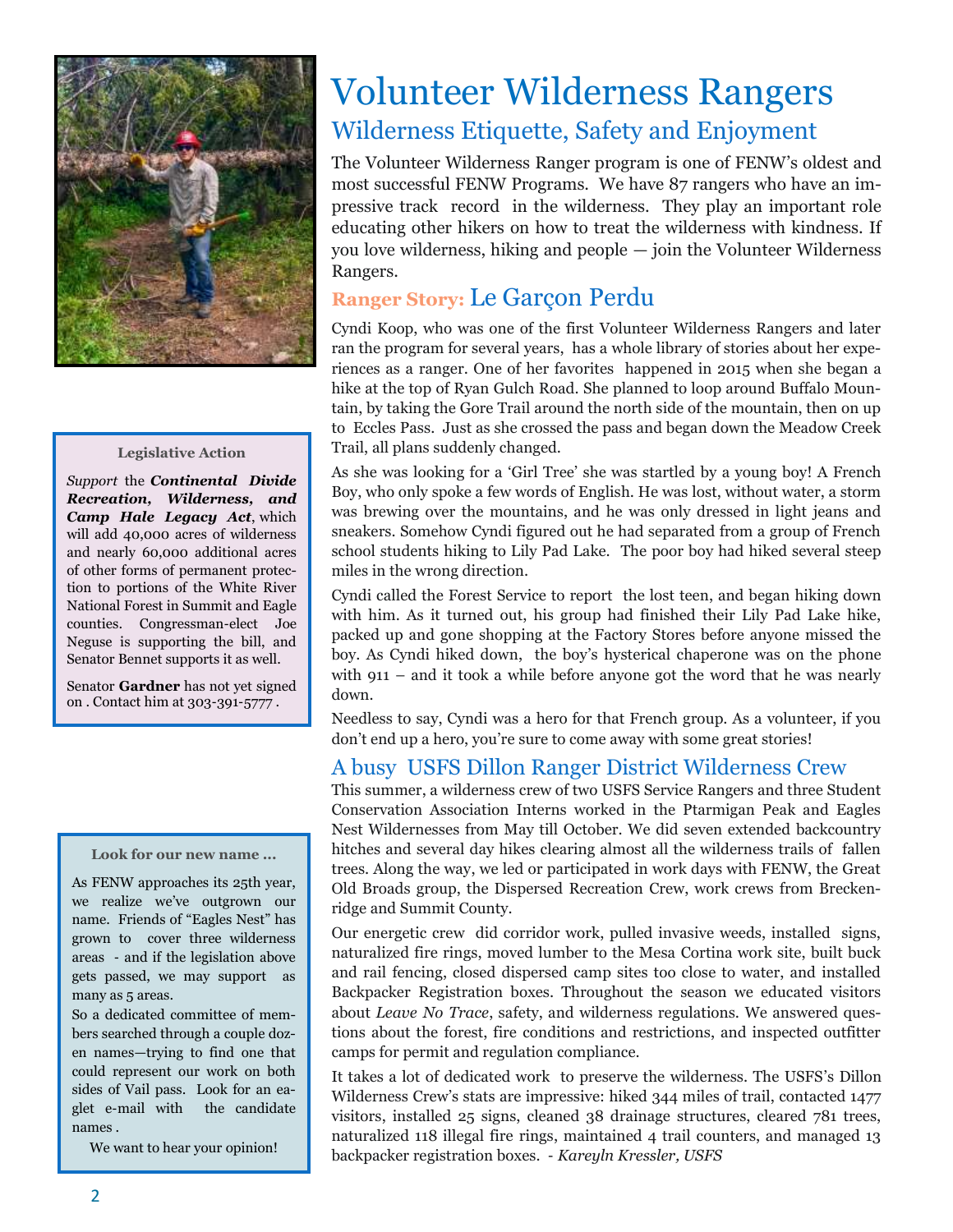

# Maintaining Wilderness

## Volunteer work often fun—always satisfying.

Hard hats, gloves, Pulaskis, dirtbags, llamas – check! Our trail work checklist for this season included some new items, including Dom and Powell (*see the front page*) without whose help we could not have packed in as many tools, signs, and volunteer gear, or packed out as many noxious weeds and trash left in the wilderness.

This summer's volunteer work projects took us to some great locations in the Eagles Nest Wilderness. Our first project took us up the Gore Range Trail to Slate Lakes where we focused on campsite clean-up and rehabilitation around the upper and lower lakes. Thanks to Dom and Powell we were also able to pack in all the tools and fasteners needed to install signs informing visitors there are to be no campfires within  $\frac{1}{4}$ mile of alpine lakes.

Our second work trip took us up the Gore Creek Trail to just below Red-Buffalo Pass, where the crew repaired heavily eroded trail tread, installed new signage, and stabilized the banks of a stream crossing with some impressive rock work.

Other partnership projects with groups included FDRD, the Colorado Outward Bound School, and Volunteers for Outdoor Colorado turned out impressive numbers of volunteers to help with improvements and maintenance on the Salt Lick trail network in Summit County and the Upper Piney and Deluge Lake trails In Eagle County.

All in all, partnership and overnight trail projects continue to be a fun and rewarding avenue for people of all ages to learn trail maintenance and natural resource stewardship while supporting and exploring our local wilderness areas.—*Kate DeMorest*

### **Saving the Native Ecosystem**

Noxious weeds are a danger to native flora and fauna. FENW's noxious weed control project continues to build on the efforts of the program that began in 2007. In 2019 we will turn our focus towards measurement and mitigation of wilderness weed infestations and identifying the vectors weeds use to invade the ecosystem. This will help us develop a long-term strategy for managing and eliminating the weeds as much as possible.

For places where there are known problems with weeds, we are raising funds through grants and contributions to supplement the USFS Weed Management team. In addition, we are looking forward to building a team of "spotters," people who are good at identifying plants. If you like studying plants, or are an amateur botanist – this is your chance! Email [jimofcolorado@gmail.com](mailto:jimofcolorado@gmail.com) to hear more.

## **Scant Federal Funding**

## **Visitors UP, Dollars DOWN**

Visitors are great for the local economy, but they put a strain on public lands. In 2012, the US Forest Service estimated that 12 million people visit the White River National Forest each year. Sadly, funding for the USFS has remained flat for the past 10 years. And a lot of the USFS's budget gets diverted to fighting wildfires, leaving the U.S. Forest service with tough choices for allocation of the inadequate budget.

Fortunately, local governments in Summit and Eagle counties have stepped in to help protect our public lands by hiring additional rangers and funding trailhead maintenance. In the current climate, the hard work and donations of Friends of Eagles Nest Volunteers is ever more important.

A donation to FENW on **Colorado Gives Day,** will help us continue our efforts. We appreciate your continued support.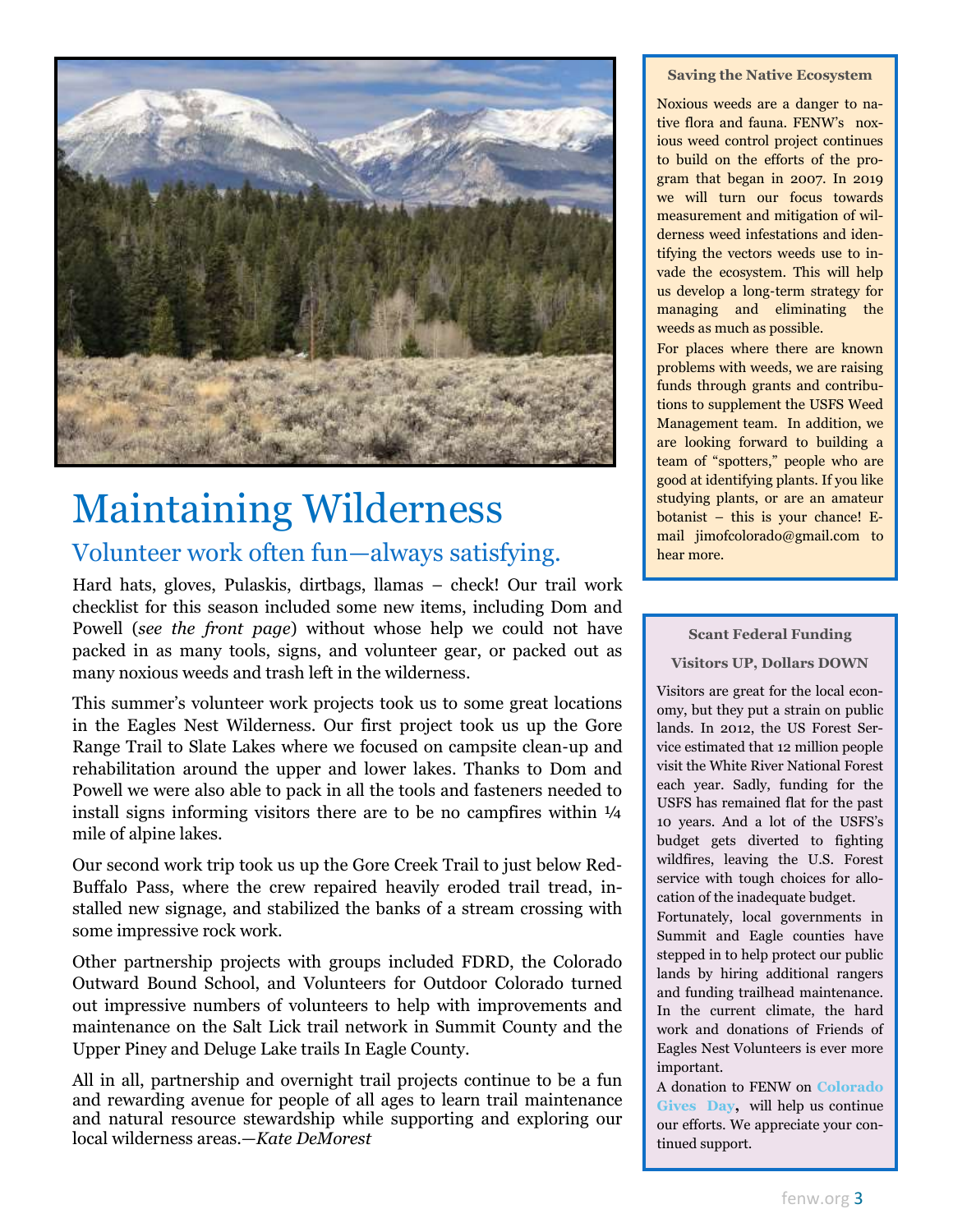#### **In the Front Range?**

When you have a full time job and live in the Front Range you need to maximize your play time in the mountains! Even if you want to, its hard to fit in time for FENW events, work on trails, or be a Volunteer Wilderness Ranger. We know!

We are organizing Front Range groups in Denver and Fort Collins and would love to have you take part. We will be planning social events, such as a happy hour, or a trip to the Alpine Exhibit at the Denver Botanic Gardens.

And if you have time outside of work, we can use your skills in many areas: legal, accounting, marketing, grant writing, or folding and mailing newsletters. E-mail if interested: *Laurieofcolorado@gmail.com* 



## **Some Current Needs ...**

- $\Rightarrow$  Legal eagle to rewrite bylaws
- $\Rightarrow$  GIS expert to map out plant species
- $\Rightarrow$  Botanist (or plant lover) to search out invasive plants
- $\Rightarrow$  YOU, whatever skill you have!

# National Recognition

Mike Beach, our USFS representative from the Eagle Ranger District just won the **Bob Marshall Award for Individual Champion of Wilderness Stewardship**, an important nationwide honor. Anyone who has worked with Mike and seen him cut a trail with a McLeod knows how impressive a worker he is. But this award recognizes the valuable work he does both inside the wilderness and outside with the public.

We are proud to work with Mike—and offer our heartiest congratulations!



## **Ranger Story:** Sublime Wilderness

Wildlife usually eludes me when I'm on my ranger hikes, but every once in a while I hit the jackpot! One beautiful day this past summer, I learned it's a long hike to Upper Willow Lake! I passed the falls, the lower lakes, the spectacular views of the cirques, the arêtes, and on to that unspoiled lake.

Almost unspoiled. As I approached, I was disappointed find two tents pitched on the very edge of the lake and a dog swimming in the lake two behaviors that are not allowed in wilderness areas. I hesitated a bit, but found it was easy to talk with the campers. Like me, they were enthralled by the surrounding beauty and they were almost apologetic about their violations of wilderness ethics. As we talked, our conversation suddenly stopped when we glanced up the cliff across the valley to see a family of mountain goats: two adults and three or four tiny young ones. One of the adults started down a very steep rocky section and one kid followed. The adult was most of the way through the rocks when the youngster apparently decided it was just too steep and retreated. The adult stopped, looked up, and then slowly started its way back up. At that moment, another motion up the lake caught our attention. Flying down the lake and passing no more than twenty feet directly over our heads was a falcon, or perhaps an immature Osprey, with a trout clutched in its talons. One of the campers called it a Walt Disney moment…

But the wilderness is fickle, on that very same day, many other hikers were asking me about all the helicopter traffic overhead. I had no idea what was happening. Sadly, long-time Summit resident Hannah Taylor had fallen to her death while trail running on a ridge above this valley. Though I haven't lived in Summit County long, I had exchanged several emails with her and understand why she was mourned so deeply throughout the county. The wilderness holds the mysteries of life close to its breast. *—Dave Brewster, Volunteer Wilderness Ranger*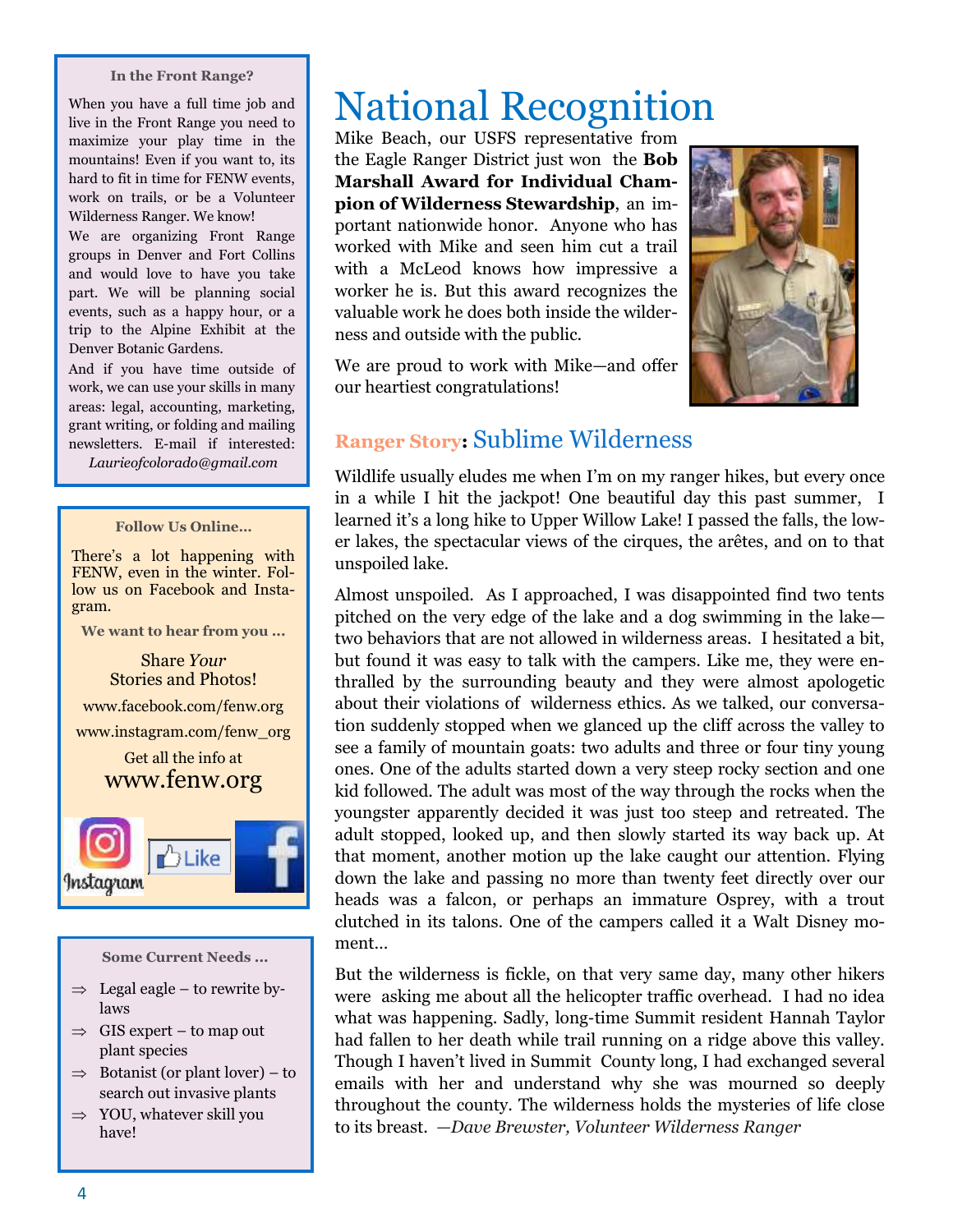## **Ranger Story:** Where's Hiker Number 2?

You folks that know me now I work a "Seven On, Seven Off" schedule, so I have a week off. And you also know I hike. I hike a lot. On June 5, I decided to do seven day trips in the Eagles Nest Wilderness in one week. On the first six days I made trips to Booth, Pitkin, and Bighorn Creek – and Snow Peak Twice. On June 11th I attempted a climb of Outpost Peak (12,362 feet) but got turned back 300 feet from the summit by storms. Then about 4 PM, the storms had cleared and I decided to try the ascent again, this time running.

I started the run/hike well equipped with a pack, food, cell phone, spare battery and warm clothes. Soon, as I ascended above Booth Falls, I ran into a gentleman (#1) who asked if I had seen his friend (#2) descending the trail. I had not. He thought his missing friend was somewhere up by Booth Lake. His second friend (#3) had already left, re-ascending to search for #2 near the lake.

This is when my Volunteer Wilderness Ranger Training kicked in. I called Vail Mountain Rescue (VMR) to let them know a search may be imminent and then called the Eagle County Sheriff's Office via Vail Main Dispatch. I gave man #1 my phone, some water and asked hum to stay put while I ran to the lake to look for  $\#3$ .  $\#1$  agreed to wait until I returned or VMR showed up.

I found #3 and we returned to Booth falls where we found #1 waiting with a huge smile on his face. #2 had been found by the Sheriff's Deputy poolside at the Four Seasons, drinking a cold beer! I hadn't seen him on my way up because he'd already hiked back to the trailhead and left. I told #1 & #3 about FENW's Volunteer Wilderness Ranger program, and the training that was reason for my preparedness and response. They were so thankful, they later made a donation to FENW.

Once they were gone, I had still wanted to summit Outpost and I had my headlamp with me, so I ventured on to the peak. When I made the summit, I was rewarded with the most beautiful sunset on the Gore Range ever. Shades of pink, orange and grey danced across the Partners, the Solitude Massif and the Grand Traverse. Then I descended back to Booth in a pink alpenglow for an hour before dark. An especially good day in the Eagles Nest. *—Joe Szasz, Volunteer Wilderness Ranger*



### **WHY VOLUNTEER?**

People volunteer for 6 major reasons, and FENW can satisfy all 6 of them:

**1. Help others** - become a Volunteer Wilderness Ranger (VWR) and teach wilderness hikers Leave No Trace principles.

**2. Be involved in the community** - more than 60 locals make up our team of VWRs and Trail Crews.

**3. Contribute to a cause** - public lands are facing historic threats; join our Advocacy Team to fight for wilderness.

**4. Develop new skills & have new experiences** - our Trail Crews will teach you to use Pulaskis, McLeods and more in repairing damaged trails.

**5. Use your skills in a productive way** - we will match your skills to fit your personal desire to help. **6. Stay fit** - get out there!

#### **New Board Members**



Laurie Alexander joined the FENW board in the spring and is taking on the marketing and communication for the group.

Why is this important? We want to keep all of you as engaged as possible, and to help spread the word about wilderness needs.

Jim Alexander also joined our board in the spring and is set on reviving the Noxious Weeds program.

Laurie & Jim live in Denver on weekdays, and in Summit County as many weekends as possible. They also spend a lot of their time helping with Grand-

Twins! As for the wilderness, they are cyclists so most of their wilderness time is in the winter!

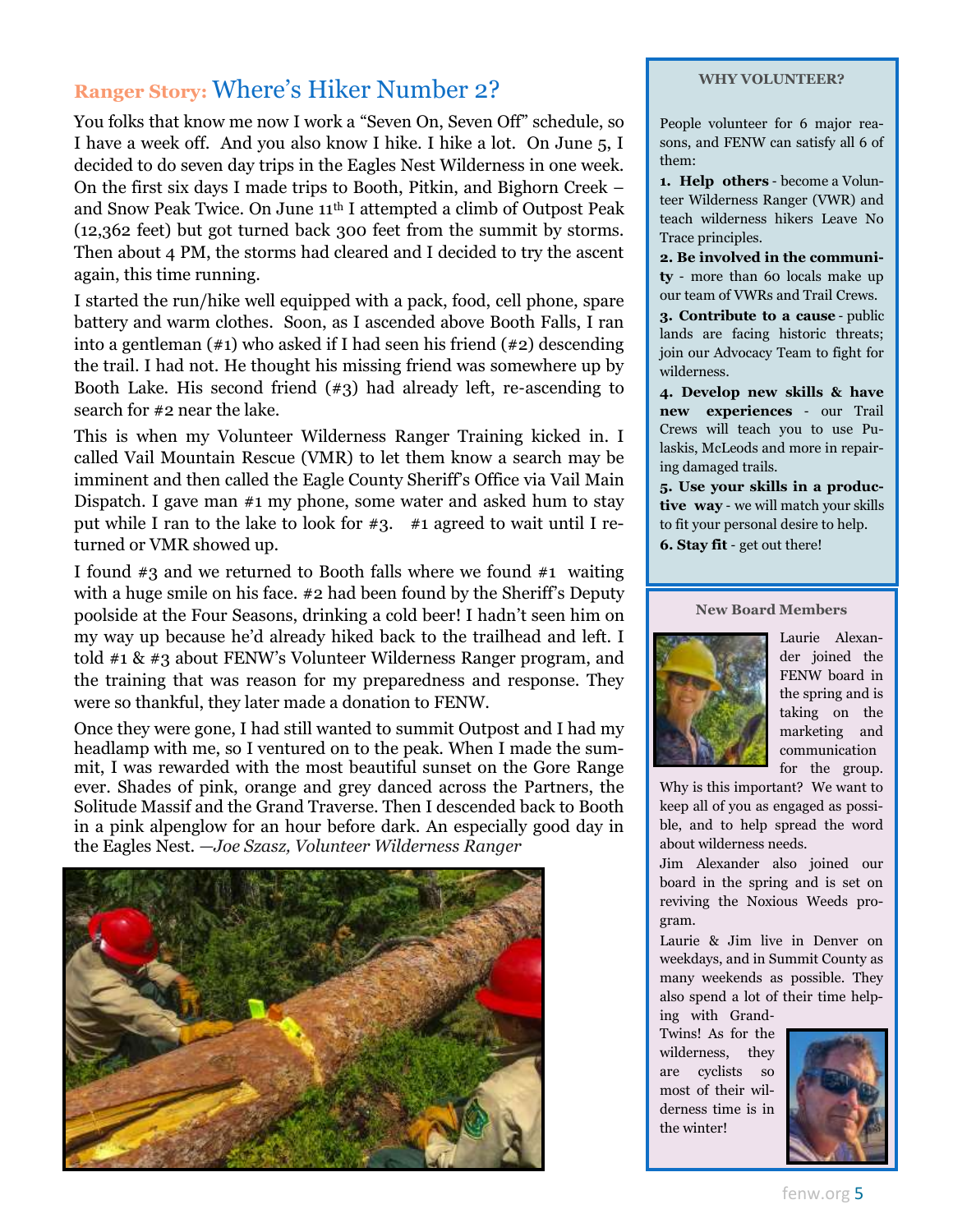#### **FENW Leadership**

Tim Drescher -President Currie Craven -Past President Bill Betz—President Elect Ken Harper—Treasurer, VWR co-Director Dan Siebert—Secretary Frank Gutmann—Tools Manager Kate DeMorest—Trails & Camp-sites Chris Turner—Business Sponsors Laurie Alexander—Marketing, **Communication** Jim Alexander -Noxious Weeds Mike Mayrer -VWR co-Director Cindy Ebbert -USFS Dillon RD Mike Beach—USFS Eagle/HC RD

#### **Your Legacy**

As we look forward to FENW's second quarter century, we know we are here for the long haul. Some of our most devoted advocates have asked for a way to make a more enduring gift, beyond the annual donation. We responded by creating the **FENW Endowment Fund,** which will allow our supporters to provide ongoing legacy for the wilderness, through a gift or other targeted donations.

Managed by The Summit Foundation, FENW's Fund (already at nearly \$50,000) will generate earnings that will maintain and protect wilderness year after year. Immediate donations can be made either to the general fund or to the endowment fund. Donations of any amount are accepted. For substantial gifts (\$10,000 or more), the earnings can be targeted according your wishes. FENW also accepts bequests - deferred gifts designated by will or trust. Donors making bequests in excess of \$1,000 will be recognized as members of the FENW **Hall of Eagles**.

Now you have several ways to express your wilderness passion - annual donations, Colorado Gives day or an endowment contribution! To learn more, visit the FENW website or send an email to:

*[info@fenw.org.](mailto:info@fenw.org)*

## A Note from Tim Drescher

As my year as Friends of Eagles Nest Wilderness President closes, I'm amazed at how much our all-volunteer organization has accomplished for our wilderness areas. I'm repeatedly reminded our Volunteer Wilderness Rangers are the lifeblood of our organization. They help the USFS keep these pristine lands, pristine. Our volunteer work crews make the wilderness accessible. And we've been able to supplement USFS's poor funding in support of critical maintenance projects. Yet, there is so much more to do! Not to be daunted, I'm a firm believer in setting a high ceiling. We have yet to tap into our full potential.

The FENW Leadership team and I are continually considering new programs in the Summit and Eagle Counties wilderness lands. Being an allvolunteer based organization means that we could always need a lending hand; whether or not that is inside or outside the wilderness. As it turns out, preserving the wilderness is about people. We can use people on the trails, people on social media, people writing grants, and people talking to government officials.

To continue the upward momentum that we have gained over this past year, we need people like YOU to help shape the next generation of FENW. If you can help, reach out to us at *[info@fenw.org](mailto:info@fenw.org)* or attend one of our monthly Planning Meetings on the second Thursday of the month.

Also, a contribution on Colorado Gives Day, December 4 will greatly help us continue our work.

## **Ranger Story:** Enjoy the Wilderness as You Can

Hiking up the steep first miles of Meadow Creek trail, I was pleased by the solitude of the gentle and peaceful upper valley. I stopped frequently to explore the creeks, ponds, and side trails; there just isn't enough time to observe and enjoy the sights, smells, and sounds of the wilderness. Then a family - a man, a woman, and a teenager – came along. They passed me quickly; unlike most hikers they avoided me and moved on ahead.

As I followed the trio I kept hearing the family's strange and annoying noises. I was thinking such inappropriate noise didn't belong in the wilderness. Surely they were upsetting nature, and impairing other hiker's wilderness solitude.

Going in and out of the trees I could see them hiking across the meadow ahead and I realized the gangly, clumsy teenager was the noisemaker. I hung back not really understanding what was going on, knowing they were not enthusiastic about my company. Eventually the couple sat down well off the trail in a large meadow to enjoy the sunshine and the views while their son wandered nearby, freely immersed in his odd cacophony. As I passed by the adults ignored me, seeming a little embarrassed and annoyed. By now I realized that their son was developmentally disabled, perhaps autistic.

When I walked away, it dawned on me that the wilderness might be the only place they can relax and let their son wander freely making whatever noises he wants, not being judged by anyone. It was a good lesson for me that there are many ways to enjoy the wilderness, not just my way. Their impact on the wilderness may have been less than my 'Leave No Trace' efforts and they may have enjoyed the gifts of the wilderness even more*.—Dave Brewster, Volunteer Wilderness Ranger*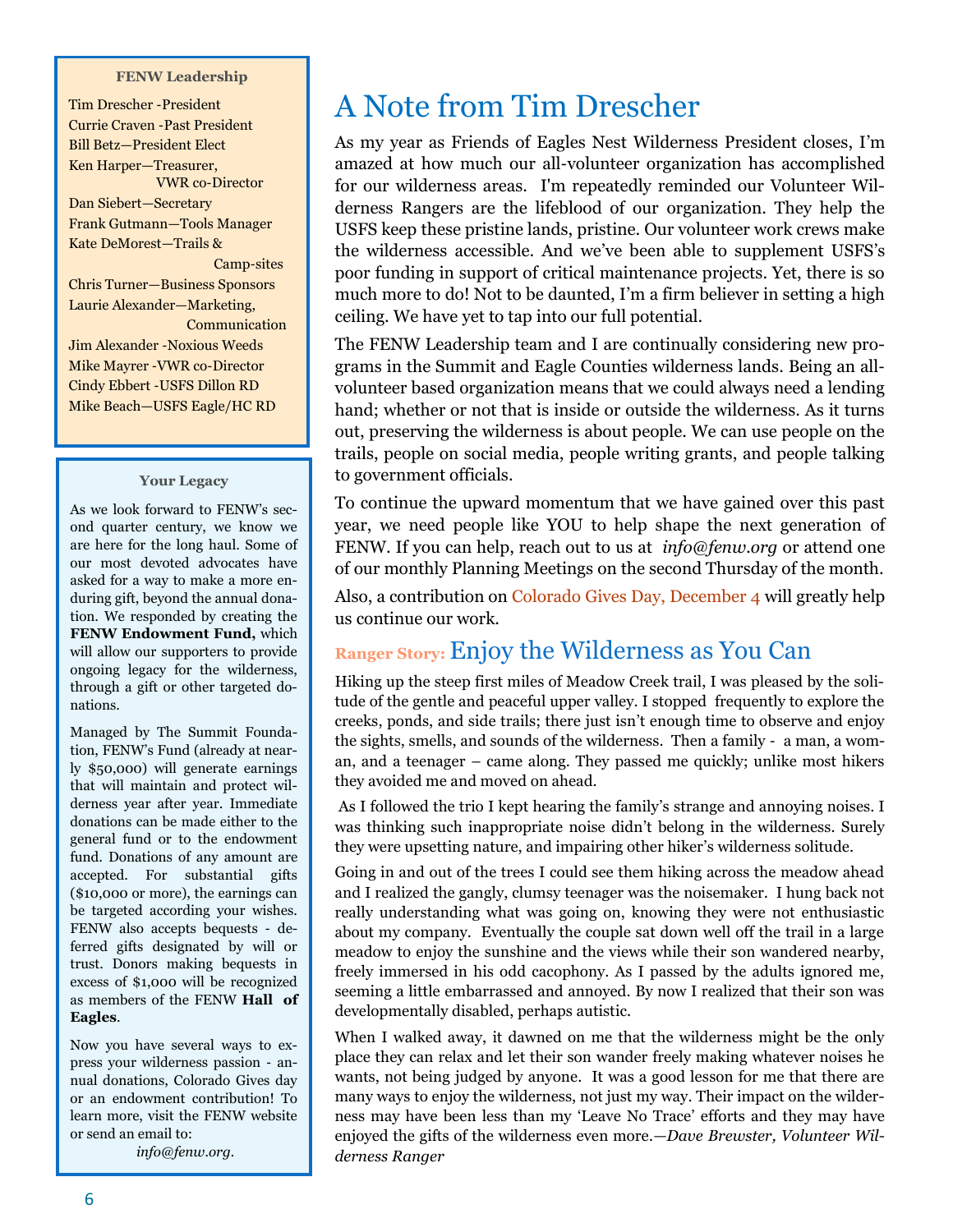

#### **John "Beau" Schuette Memorial Fund & Family Endowment**

The memory of John "Beau" Schuette (above) is being honored by his family and friends, who have created a *memorial fund* through FENW donations. The goal is to fund planting of native trees and flowers in the Salt Lick and Mesa Cortina Trail areas. In addition, Barbara and John Schuette have created the *Schuette Family Endowment* with a generous donation to the new FENW Endowment Fund; the earnings will be used for awards to Rocky Mountain Youth Corps trail workers.

**ABOUT "BEAU"**: Beau was born and raised in Wisconsin but started going to the Silverthorne area for semi-annual family vacations of skiing or hiking while just a toddler. He moved permanently to Colorado in 2006 to pursue his cooking and snowboarding passions. He loved and enjoyed the mountains and wilderness areas. At least once a day he walked in the national forest, always very observant of the beauty surrounding him. Unfortunately, he died of an undiagnosed heart condition at the age of 35.

**MEMORIAL FUND DONORS** Carol Allen, Joan & Bill Betz, John & Barbara Boldt, Holly Brassington, Rene Celley, Charles & Bonnie Dykman, Bill & Carol Gillen, Dave & Leslie Griffith, Linda & Bob Growney, Terrance & Rose Mary Jackson, John & Pam Kitslaar III, The David & Paula Kraemer Fund, Megan & James Macintosh, Howard & Sally Mazur, Gary & Jeanne Rusch, Barbara & John Schuette, Jerome Marra & Barb Schuster, Amy Sorapuru, Susan Sprague, David & Sandy Street, Barbara & Jon Townley, Michael & Jane Walker, Connie & Don Welch, The Zeman Family

A big thank you to **Elite Therapeutics** for printing this newsletter. Elite offers a variety of physician-developed skin products: anti-aging, cancer care and more.

## *elitetherapeutics.com*

**ELITE THERAPEUTICS** 

## THANKS A-BASIN !



*For nearly two decades, A-Basin staff have donated generously to their Employee Environmental Fund, of which FENW has been a steady beneficiary. Our enduring THANKS!*

## THANKS TO OUR MEMBERS! *Our deep thanks to those who have donated in the past year*

Augusta Molnar, Tamara McClelland, Sharon & Thomas Copper, Douglas Alexander, Dave & Jan Lace, John Daily, Helen Barker, Guy La Boa, Michelle Hathaway, Robert & Sharon Swartz, Bo Chapin, Rosemarie Archangel & Ellen Sappington, Tom & Carol Oster, Dr. James & Patricia Gilman, Igor & Vera Gesse, Mike Mayrer, Howard & Sue Carver, David Owens, Lee Rimel, Pamela Moore, Thomas Moore, John Fielder, Kirt Greenburg, John & Barbara Boldt, Jerome Marra & B. Schuster, Charles Dykman, Barbara Townley, Howard Mazur, Linda & Bob Growney, Terrance & Rose Mary Jackson, David & Sandy Street, Bill & Carol Gillen, Carol Allen, Dave & Leslie Griffith, Michael & Jane Walker, Rene Celley, Amy Sorapuru, Andrew Walker, Tom Smart, Todd Nice, Gary & Jeanne Rusch, John & Pam Kitslaar Iii, Connie & Don Welch, David & Paula Kraemer, Megan & James Macintosh, Rick & Shawna Emarine, Infinite Scope Inc, Kenneth Heuer, Kate Demorest, Joel & Mern Bitler, Jeff Leigh, Lucia Gill, Maryann Gaug, Melinda Pearson, Jay Browne, Erin Tatar, Bill Betz, Linda Tatem, Currie Craven, Bob & Linda Hrycaj, Jan Shipman, Robert Theodore, Daniel Siebert, George & Kathryn Resseguie, Dave & Marilyn Raymond, Laurie & Jim Alexander, John & Pat Taylor, Joan Hutchinson & Stan Wagon , Ken Harper, Pamela Kennedy, Frank & Mary Gutmann, Kristine Steed, Julie Shapiro, Susan Carlson, Linda Ginsberg, Jerry Kelly, Kurt Morscher, Sally Liu, Bill & Suzanne Reed, Tim Drescher, Barbara & John Schuette

| Yes! I want to help FENW preserve wilderness.<br>Sign me up at the level of:                                                                                                                                                   |  |
|--------------------------------------------------------------------------------------------------------------------------------------------------------------------------------------------------------------------------------|--|
| $\frac{1}{\sqrt{1-\frac{1}{2}}}\$ Booth Creek (\$25/yr) $\frac{1}{\sqrt{1-\frac{1}{2}}}\$ Buffalo Mountain (\$80/yr)                                                                                                           |  |
| ______ Cataract Lake (\$40/yr) ______ Eagles Nest (\$100/yr)                                                                                                                                                                   |  |
| Piney Lake $(\$60/yr)$ ________ Holy Cross $(\$250/yr)$                                                                                                                                                                        |  |
|                                                                                                                                                                                                                                |  |
|                                                                                                                                                                                                                                |  |
| Phone Number: New York School School School School School School School School School School School School School School School School School School School School School School School School School School School School Sch |  |
| Are you willing to work on volunteer projects?                                                                                                                                                                                 |  |
| Please mail this form and personal check to:                                                                                                                                                                                   |  |
| <b>FENW, PO Box 4504, Frisco, CO 80443.</b>                                                                                                                                                                                    |  |
| Or online via PayPal at www.fenw.org. Click the DONATE tab.                                                                                                                                                                    |  |
| For more information, email info@fenw.org or call Bill Betz at 303 903 7127                                                                                                                                                    |  |

Please Remember Friends of Eagles Nest Wilderness on Colorado Gives Day